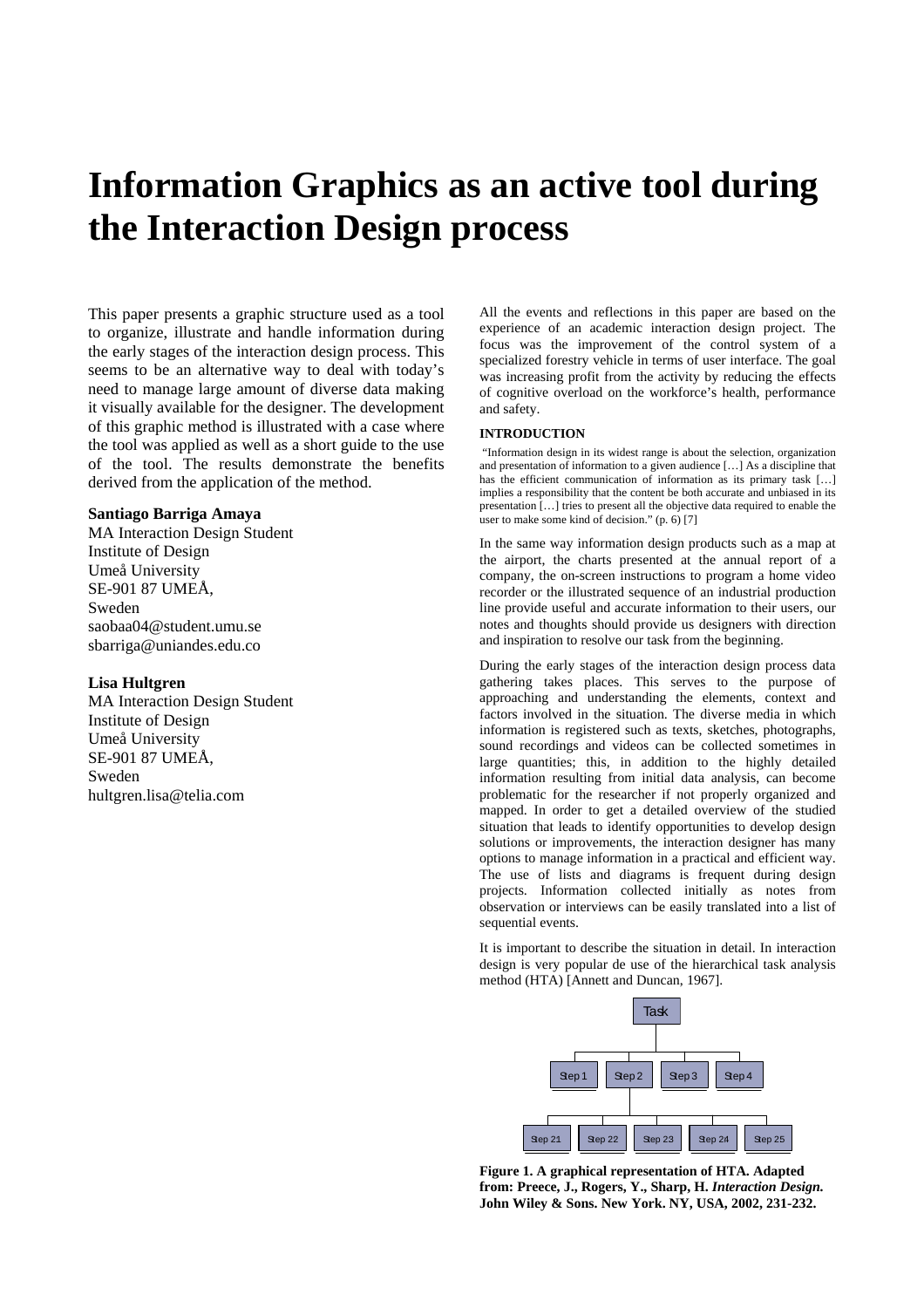Originally developed to identify training needs, HTA consists is used to describe a user's goal or task by dividing it into the steps needed to complete it. Then each step is divided into substeps and so on (Fig. 1).

Then tasks are put together as a plan in order to describe a situation. HTA can be represented in a graphical way and visualized as a whole for the first time giving the possibility to include comments and observations.

#### **PURPOSE**

The use of the HTA method helps to build a basic structure, a time line that keeps track of the sequential tasks the user is performing but yet not intended to accomplish the goal of showing or describing what is happening to him at a cognitive level on a certain moment.

To make this possible additions were made to the original graphical representation of the HTA in order to make it descriptive of the situation at a cognitive level.

The purpose of this dynamic graphic method is setting an adequate scenario for the identification of the particular mental processes taking place, their frequency, importance and eventual disturbances in order to detect the causes of cognitive overload during the operation sequence.

#### **CASE**

Information was collected in diverse ways and media. Initially at lectures on Sweden's forestry economy, history and workforce labour and cognitive conditions; later, during presentations on the machinery and computer system, technical information was provided; harvester training simulator trial and visits to the forestry machine assembly factory and the woods where forestry works using this equipment were taking place. Notes and sketches were collected both by hand and computer. Images were recorded on video tape and digital cameras. The information in electronic media (photographs, videos, word processing, graphs) was reviewed, edited, printed out, annotated and integrated to the rest of the information, arranged and mapped.

Data was gathered to know the driver of a forest harvester machine's working situation, the tasks he has to do, the kind of information he is exposed to and what kind of decisions he has to make in different situations to detect the most critical moments of cognitive overload, one of the main causes of decreasing productiveness in the forestry business, and come up with a design solution. Graphs developed during the descriptive phase helped to map the information and the one resulting from analysis became the expected active tool.

Instead of the usual "tree" structure normally applied to graphical representations of the HTA method, a linear, sequential one was used. The decision was taken in order to represent time progress in a more appropriate way. Subdivisions of the particular tasks are represented then as text lists in the lower part of the graph. The original size of the following illustrations cannot be reproduced in this format so texts are not legible. Even though, it serves to describe different stages of the same graphic growing by addition of elements in a proper way.

Figure 2 shows the whole working day with an iteration of the actual cutting sequence. The blocks added above shows information about different factors that affect the actual sequence. This information is collected from video film and notes from observation, interviews, facts from lectures and the company, and so on.



# **Figure 2**

Figure 3 is a "zoom" into the part of the sequence found to be the most critical during the cutting process and the part we decided to focus on in our project. Compared to other moments during the work day, this sequence involved diverse simultaneous physical actions and cognitive processes. Then iterated many times.



#### **Figure 3**

Then we looked at the information on the screen that the driver is exposed for during his work (Fig. 4). We tried to visualize how big the cognitive load is today and as a result from the previous graphics we could now make suggestion on how to lower the cognitive load. This both show information showed during the sequence of the actions/tasks.



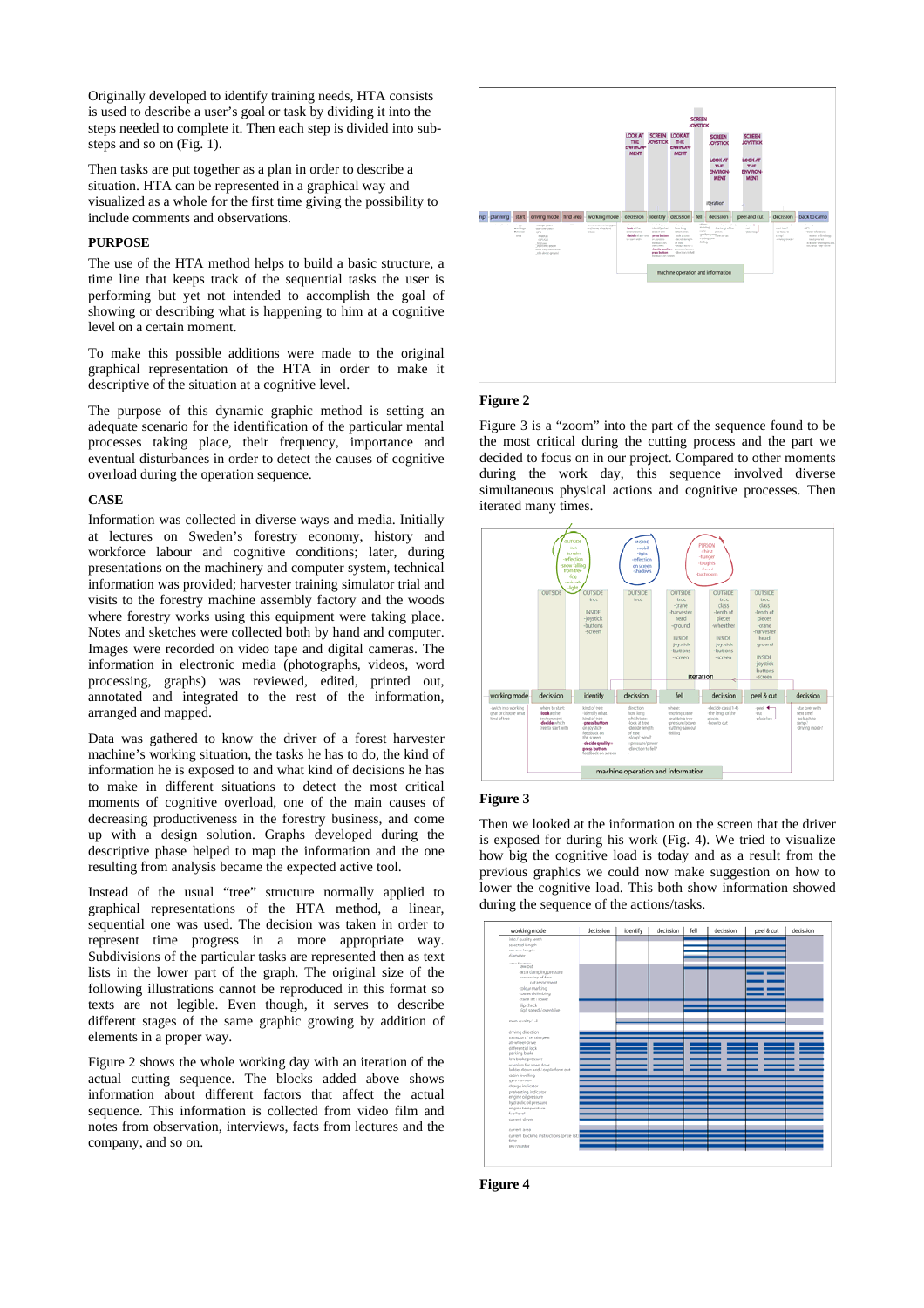# **RESULTING METHOD**

The experience that began with the graphics developed in a natural, spontaneous way evolved in a set of two graphic structures.

#### **Putting it all together: the descriptive phase**

# *Establishing the sequence*

The first set of graphics is made to map all the information collected to obtain a detailed overview of the situation beginning with the graphic representation of the initial hierarchical task (functional) analysis with the description obtained from observation and preliminary studies (Fig. 5).



## **Figure 5**

#### *Context description*

This is complemented with contextual information that describes the situation in terms of the surrounding space, objects and operational conditions of the user to identify the different kinds or categories of external elements directly involved in the situation (Fig. 6).



# **Figure 6**

## *Critical moments*

These categories of elements appear initially as titles. As details are needed they can be included as comments or subcategories. Most of the contextual information obtained by direct observation was complemented and detailed after an exhaustive review of photographs and video recordings (Fig 7). "Critical moments" of cognitive overload are defined at this point as the ones with more factors involved simultaneously in the situation at one particular instance of the sequence.

First hand information on cognitive issues was collected in-situ with the user. He provided information of his experience in this kind of work, personal opinions on the situation, a general description of the task sequence and details on his cognitive processes that was included in the map in the form of hand written annotations.





# **Making use of information: Analytical phase**

The designer then decides where to take action and focuses on a particular action or routine. By representing when in time a particular event takes place, the information defined during the last part of the descriptive phase is refined.

At this point, the map should provide enough information to define order and hierarchy of the steps required to accomplish the task so the designer can decide the appearance and temporariness of graphic elements on the redesigned user interface depending on the information needs of the user.

The linear structure of the graph has evolved from a linear one (Figs. 6-7) to a two axis chart where actions and cognitive processes are on the x axis (Fig. 8). The y axis contains information shown the actual user interface.

The figure shows how a sequence involving a large amount of simultaneous actions and decisions at different levels generating textured zones in the graphic, where the most dense represent higher levels of cognitive overload (light fields), can be simplified by making some of them intermittent or just invisible until needed (dark thick lines).



# **Figure 8. The word "action" on this table refers to physical observable actions as well as to cognitive processes.**

#### *An active tool*

The physical actions mapped on the descriptive graph were found to be equivalent to those represented on the GUI of the computer system in the tree cutting machine. This makes possible to apply any finding or design criteria, derived from the user–context study to the mediating computer system timeline.

The "active" nature of the analytical graph appears when, only by showing the light fields serves as a template where the designer can explore as many timeline alternatives, with their respective sets of design criteria or parameters, as they decide.

# **CONCLUSIONS**

The modified hierarchical task analysis graphic, not only proved to be simple and effective but flexible enough to admit additions extending its well-known capabilities to manage the description of physical actions, cognitive processes and time progress.

The analytical graph was successful at representing a group of simultaneous events causing cognitive overload. It also serves as an active sketching format during the early creative stages during the design of a graphic user interface.

This way of using and collecting information can be generalized to other design disciplines projects because ,although some times cognitive processes or time are not considered while developing solutions, putting attention on these aspects may give a more detailed and accurate overview of the evaluated situation, and as a consequence, more material for reflection and a conscious creative process.

#### **DISCUSSIONS**

The application of this method in different fields and situations can be left open for discussion since it has been tested just in one single case. We encourage our colleagues and anybody interested to try this method on their own projects.